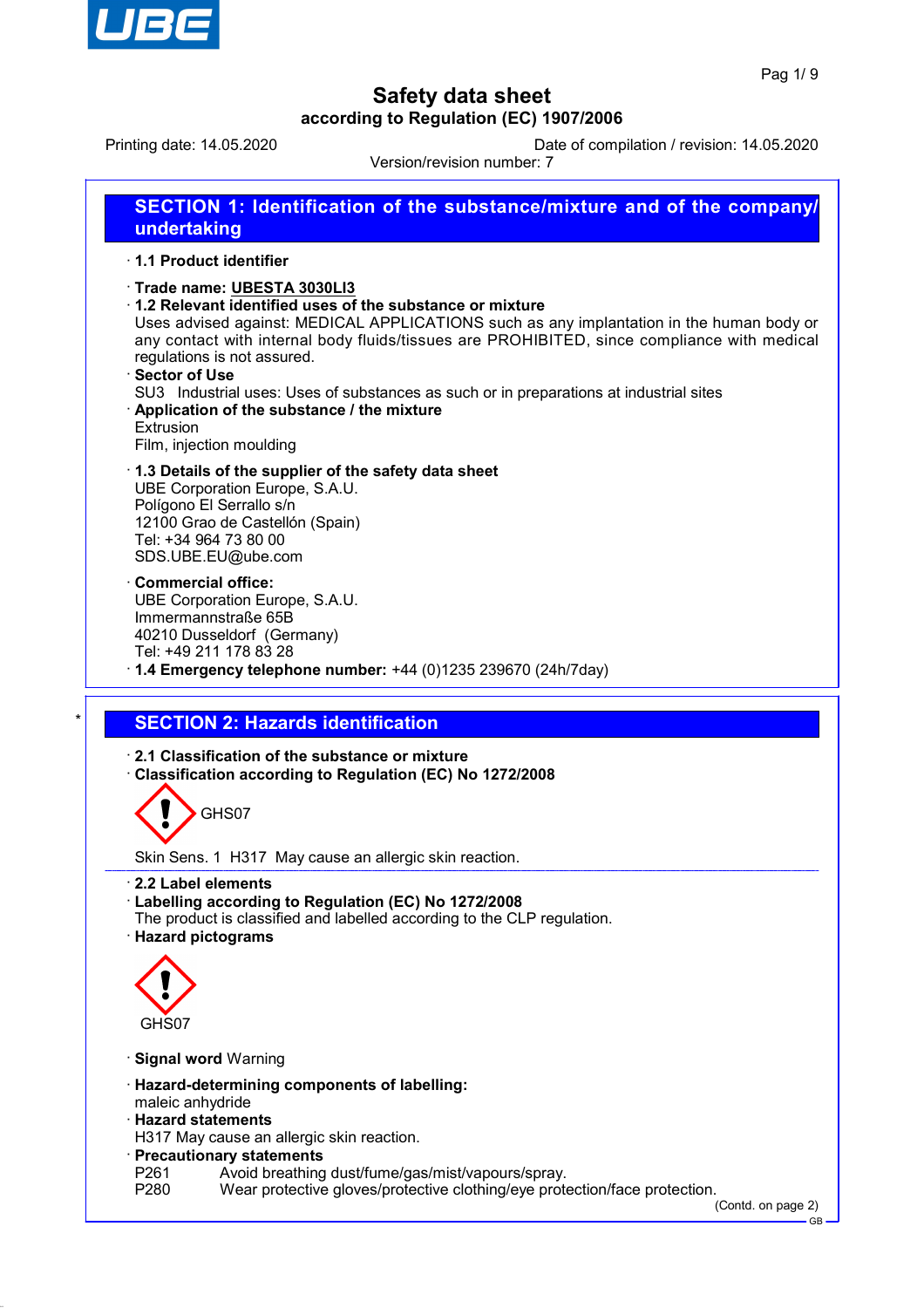

Printing date: 14.05.2020 Date of compilation / revision: 14.05.2020

Version/revision number: 7

**Trade name: UBESTA 3030LI3**

P272 Contaminated work clothing should not be allowed out of the workplace.

P333+P313 If skin irritation or rash occurs: Get medical advice/attention.

P302+P352 IF ON SKIN: Wash with plenty of water.

P501 Dispose of contents/container in accordance with local/regional/national/international regulations.

· **2.3 Other hazards**

· **Results of PBT and vPvB assessment**

· **PBT:** Not applicable.

· **vPvB:** Not applicable.

### **SECTION 3: Composition/information on ingredients**

### · **3.2 Chemical characterisation: Mixtures**

· **Description:** Mixture: consisting of the following components.

| · Dangerous components:                                                     |                                                                                                                                                           |              |  |
|-----------------------------------------------------------------------------|-----------------------------------------------------------------------------------------------------------------------------------------------------------|--------------|--|
| CAS: 1333-86-4<br>EINECS: 215-609-9<br>Reg.nr.: 01-2119384822-32-XXXX limit | Carbon Black<br>substance with a Community workplace exposure                                                                                             | $≥0.1-S2.5%$ |  |
| CAS: 108-31-6<br>EINECS: 203-571-6                                          | maleic anhydride<br><b>&amp; Resp. Sens. 1, H334; STOT RE 1, H372</b><br>Skin Corr. 1B, H314; Eye Dam. 1, H318<br>Acute Tox. 4, H302; Skin Sens. 1A, H317 | $< 0.1\%$    |  |
| · Non dangerous components                                                  |                                                                                                                                                           |              |  |
| 24937-16-4 Polyamide 12                                                     |                                                                                                                                                           |              |  |

## **SECTION 4: First aid measures**

### · **4.1 Description of first aid measures**

### · **General information:**

Immediately remove any clothing soiled by the product. Take affected persons out into the fresh air. Seek medical treatment. · **After inhalation:** If exposed to vapors from heating and molding material , remove to fresh air . If symptoms, coughing and discomfort in nose and throat remain, get medical attention.

### · **After skin contact:**

Immediately wash with water and soap and rinse thoroughly.

If redness, itching or burning sensation develops, get medical attention.

After contact with the molten product, cool rapidly with cold water.

Do not pull solidified product off the skin.

Seek medical treatment. · **After eye contact:**

Inmediately flush exposed area with copious amounts of tepid water for at least 15 minutes If redness, itching or burning sensation develops, do not rub eyes and immediately get medical attention.

### · **After swallowing:**

Rinse out mouth and then drink plenty of water.

Do not induce vomiting; call for medical help immediately.

· **4.2 Most important symptoms and effects, both acute and delayed**

At molten state, expected to cause burns to skin.

Irreversible dermatitis will occur if you do not wash affected skin immediately and thoroughly.

(Contd. on page 3)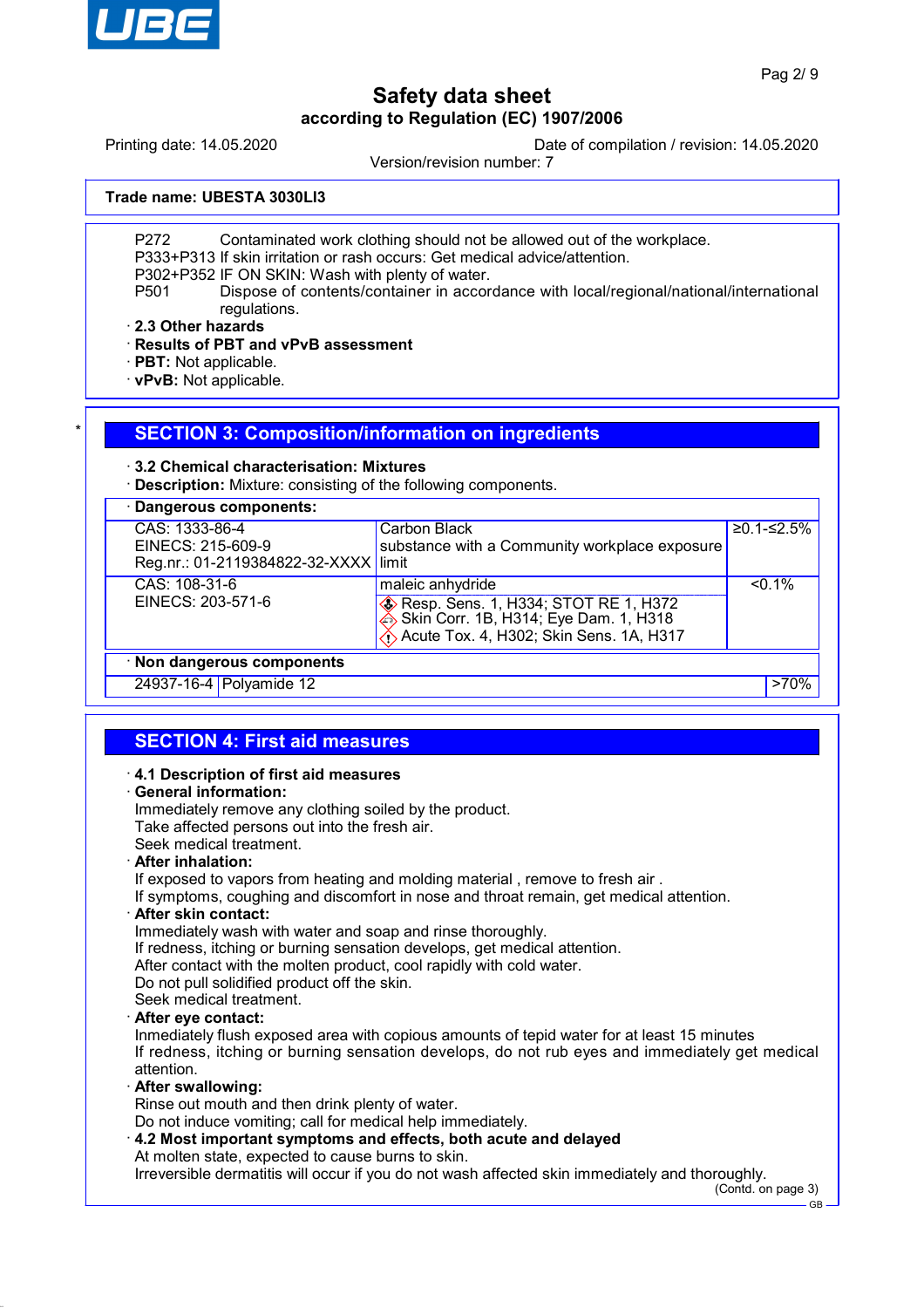

Printing date: 14.05.2020 Date of compilation / revision: 14.05.2020

Version/revision number: 7

### **Trade name: UBESTA 3030LI3**

· **4.3 Indication of any immediate medical attention and special treatment needed** Treatment: Treat according to symptoms (decontamination, vital functions), no known specific antidote.

## **SECTION 5: Firefighting measures**

- · **5.1 Extinguishing media**
- · **Suitable extinguishing agents: Water** Fire-extinguishing powder
- Carbon dioxide

Use fire extinguishing methods suitable to surrounding conditions.

- · **For safety reasons unsuitable extinguishing agents:** Not known
- · **5.2 Special hazards arising from the substance or mixture**
- In case of fire, the following can be released:

Carbon monoxide (CO)

Carbon Dioxide (CO2)

Under certain fire conditions, traces of other toxic gases cannot be excluded, e.g.:

Maleic anhydride Hydrogen cyanide (HCN)

- Ammonia (NH3)
- · **5.3 Advice for firefighters**
- · **Protective equipment:**

Firefighters should wear appropriate protective equipment

- Mouth respiratory protective device.
- · **Additional information** Cool endangered receptacles with water spray. Collect contaminated fire fighting water separately. It must not enter the sewage system.

## **SECTION 6: Accidental release measures**

- · **6.1 Personal precautions, protective equipment and emergency procedures** Stop leak if you can do so without risk Remove combustible materials Ensure adequate ventilation Use personal protective equipment as indicated in paragraph 8 · **6.2 Environmental precautions:** Do not allow to enter sewers/ surface or ground water. · **6.3 Methods and material for containment and cleaning up:** Sweep up to prevent slipping on polymer pellets Send for recovery or disposal in suitable receptacles. Dispose contaminated material as waste according to item 13.
- · **6.4 Reference to other sections** See Section 7 for information on safe handling. See Section 8 for information on personal protection equipment. See Section 13 for disposal information.

## **SECTION 7: Handling and storage**

· **7.1 Precautions for safe handling**

Keep away from foodstuffs, beverages and feed.

Immediately remove all soiled and contaminated clothing

(Contd. on page 4)

GB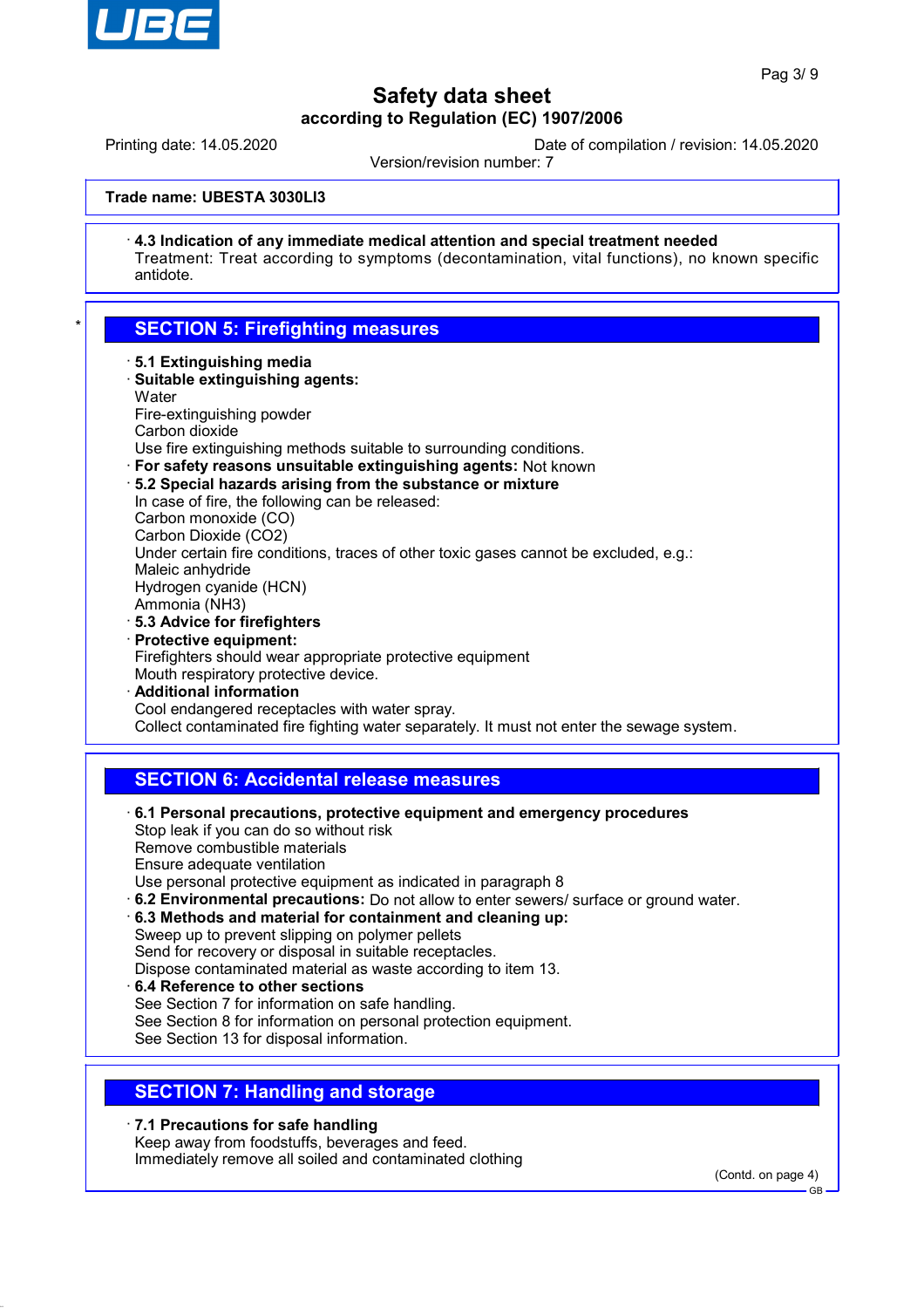

Printing date: 14.05.2020 Date of compilation / revision: 14.05.2020

Version/revision number: 7

**Trade name: UBESTA 3030LI3**

Wash hands before breaks and at the end of work.

Do not eat, drink, smoke or sniff while working.

Molten state:

Avoid skin contact with the liquefied material.

Avoid breathing dust/fume/vapours.

· **Information about fire - and explosion protection:** Protect against electrostatic charges.

- · **7.2 Conditions for safe storage, including any incompatibilities**
- · **Storage:**

· **Requirements to be met by storerooms and receptacles:**

- Store in cool, dry conditions in well sealed receptacles.
- · **Information about storage in one common storage facility:** Not required.
- · **Further information about storage conditions:** Protect from heat and direct sunlight.
- · **7.3 Specific end use(s)**

No further relevant information available.

See item 1.2

## \* **SECTION 8: Exposure controls/personal protection**

· **Additional information about design of technical facilities:** Adequate ventilation should be maintained at handing.

Additionally, local exhaust ventilation recommended at melting process.

· **8.1 Control parameters**

| Ingredients with limit values that require monitoring at the workplace: |  |
|-------------------------------------------------------------------------|--|
|-------------------------------------------------------------------------|--|

**1333-86-4 Carbon Black**

WEL (Great Britain) Short-term value: 7 mg/m<sup>3</sup> Long-term value: 3.5 mg/m<sup>3</sup>

### **108-31-6 maleic anhydride**

WEL (Great Britain) Short-term value: 3 mg/m<sup>3</sup> Long-term value:  $1 \text{ mg/m}^3$ Sen

· **Additional information:** The lists valid during the making were used as basis.

· **8.2 Exposure controls**

· **Personal protective equipment:**

· **General protective and hygienic measures:**

The usual precautionary measures are to be adhered to when handling chemicals.

· **Respiratory protection:**

Not necessary if room is well-ventilated.

Unnecessary under normal processing

Use suitable respiratory protective device in case of insufficient ventilation.

Molten state:

Wear a respirator conforming to EN140 at least with Type A filter.

In case of brief exposure or low pollution use respiratory filter device. In case of intensive or longer exposure use self-contained respiratory protective device.

· **Protection of hands:**



Protective gloves

Molten state: Heat protection gloves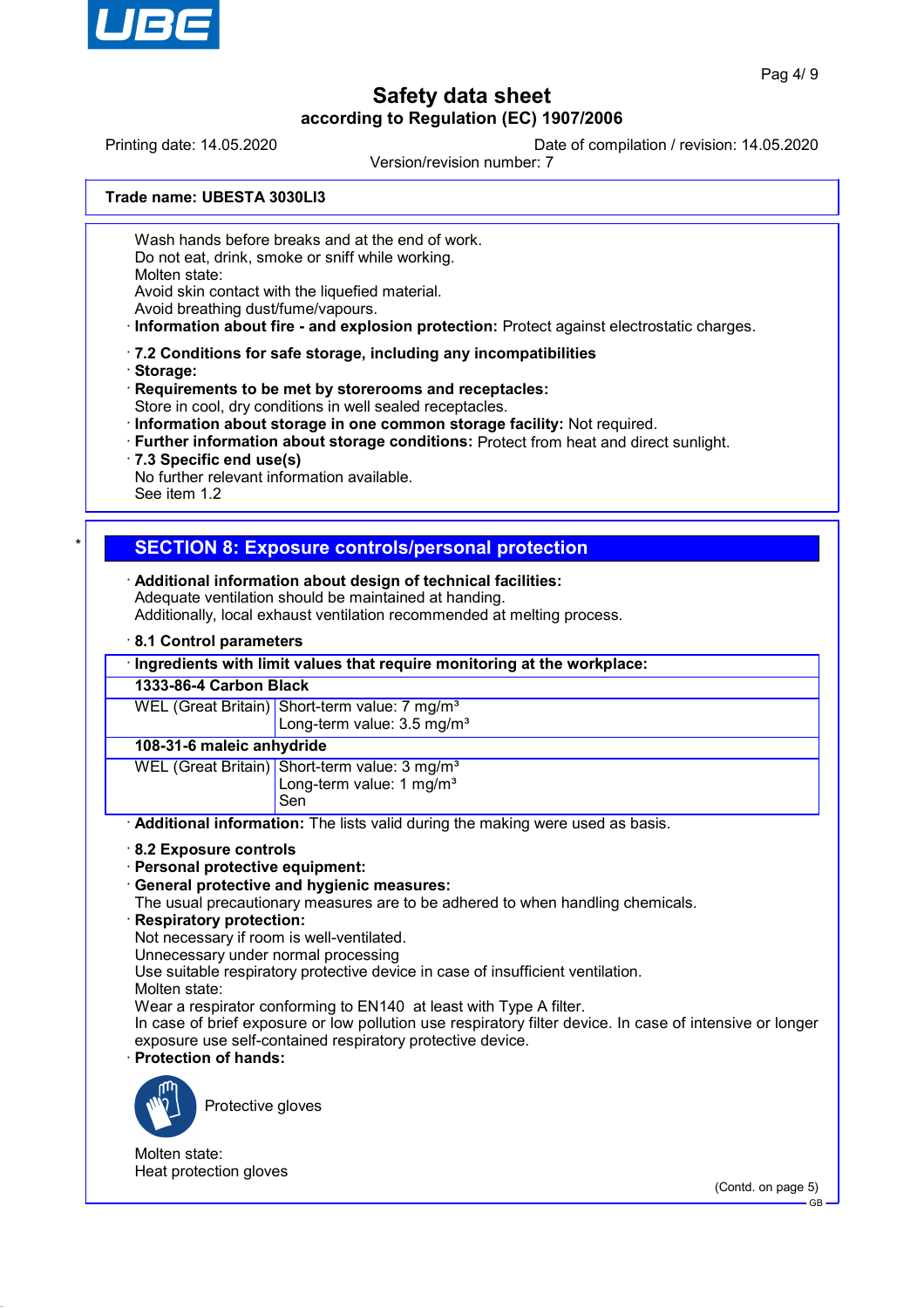

Printing date: 14.05.2020 Date of compilation / revision: 14.05.2020

Version/revision number: 7

**Trade name: UBESTA 3030LI3**

- · **Material of gloves** Leather gloves
- · **Eye protection:**



Safety glasses

Safety goggles should be worn. At treating hot polymer or molten polymer, face shield should be recommended.

- · **Skin and body protection:** Protective work clothing
- · **Limitation and supervision of exposure into the environment**

Prevent the material from spreading into the environment.

## **SECTION 9: Physical and chemical properties**

| Appearance:<br>Form:<br><b>Pellets</b><br>Colour:<br><b>Black</b><br>Odour:<br>Light<br><b>Odour threshold:</b><br>Not determined.<br>Not applicable.<br>· pH-value:<br>Change in condition<br><b>Melting point/freezing point:</b><br>173-183 °C (PA12)<br>Initial boiling point and boiling range: Undetermined.<br>· Flash point:<br>Not applicable.<br>Product is not flammable.<br>Flammability (solid, gas):<br><b>Decomposition temperature:</b><br>Not determined.<br>Not determined.<br>· Auto-ignition temperature:<br><b>Explosive properties:</b><br>Product does not present an explosion hazard.<br><b>Explosion limits:</b><br>Lower:<br>Not applicable.<br><b>Upper:</b><br>Not applicable.<br>Not applicable.<br>· Vapour pressure:<br>Not determined.<br>· Density:<br>· Relative density<br>Not determined for mixture.<br>· Vapour density<br>Not applicable.<br><b>Evaporation rate</b><br>Not applicable.<br>· Solubility in / Miscibility with<br>water:<br>Insoluble.<br>· Partition coefficient: n-octanol/water:<br>Not determined.<br>· Viscosity:<br>Dynamic:<br>Not applicable.<br>Kinematic:<br>Not applicable. | 9.1 Information on basic physical and chemical properties |                            |  |
|-----------------------------------------------------------------------------------------------------------------------------------------------------------------------------------------------------------------------------------------------------------------------------------------------------------------------------------------------------------------------------------------------------------------------------------------------------------------------------------------------------------------------------------------------------------------------------------------------------------------------------------------------------------------------------------------------------------------------------------------------------------------------------------------------------------------------------------------------------------------------------------------------------------------------------------------------------------------------------------------------------------------------------------------------------------------------------------------------------------------------------------------------|-----------------------------------------------------------|----------------------------|--|
|                                                                                                                                                                                                                                                                                                                                                                                                                                                                                                                                                                                                                                                                                                                                                                                                                                                                                                                                                                                                                                                                                                                                               | <b>General Information</b>                                |                            |  |
|                                                                                                                                                                                                                                                                                                                                                                                                                                                                                                                                                                                                                                                                                                                                                                                                                                                                                                                                                                                                                                                                                                                                               |                                                           |                            |  |
|                                                                                                                                                                                                                                                                                                                                                                                                                                                                                                                                                                                                                                                                                                                                                                                                                                                                                                                                                                                                                                                                                                                                               |                                                           |                            |  |
|                                                                                                                                                                                                                                                                                                                                                                                                                                                                                                                                                                                                                                                                                                                                                                                                                                                                                                                                                                                                                                                                                                                                               |                                                           |                            |  |
|                                                                                                                                                                                                                                                                                                                                                                                                                                                                                                                                                                                                                                                                                                                                                                                                                                                                                                                                                                                                                                                                                                                                               |                                                           |                            |  |
|                                                                                                                                                                                                                                                                                                                                                                                                                                                                                                                                                                                                                                                                                                                                                                                                                                                                                                                                                                                                                                                                                                                                               |                                                           |                            |  |
|                                                                                                                                                                                                                                                                                                                                                                                                                                                                                                                                                                                                                                                                                                                                                                                                                                                                                                                                                                                                                                                                                                                                               |                                                           |                            |  |
|                                                                                                                                                                                                                                                                                                                                                                                                                                                                                                                                                                                                                                                                                                                                                                                                                                                                                                                                                                                                                                                                                                                                               |                                                           |                            |  |
|                                                                                                                                                                                                                                                                                                                                                                                                                                                                                                                                                                                                                                                                                                                                                                                                                                                                                                                                                                                                                                                                                                                                               |                                                           |                            |  |
|                                                                                                                                                                                                                                                                                                                                                                                                                                                                                                                                                                                                                                                                                                                                                                                                                                                                                                                                                                                                                                                                                                                                               |                                                           |                            |  |
|                                                                                                                                                                                                                                                                                                                                                                                                                                                                                                                                                                                                                                                                                                                                                                                                                                                                                                                                                                                                                                                                                                                                               |                                                           |                            |  |
|                                                                                                                                                                                                                                                                                                                                                                                                                                                                                                                                                                                                                                                                                                                                                                                                                                                                                                                                                                                                                                                                                                                                               |                                                           |                            |  |
|                                                                                                                                                                                                                                                                                                                                                                                                                                                                                                                                                                                                                                                                                                                                                                                                                                                                                                                                                                                                                                                                                                                                               |                                                           |                            |  |
|                                                                                                                                                                                                                                                                                                                                                                                                                                                                                                                                                                                                                                                                                                                                                                                                                                                                                                                                                                                                                                                                                                                                               |                                                           |                            |  |
|                                                                                                                                                                                                                                                                                                                                                                                                                                                                                                                                                                                                                                                                                                                                                                                                                                                                                                                                                                                                                                                                                                                                               |                                                           |                            |  |
|                                                                                                                                                                                                                                                                                                                                                                                                                                                                                                                                                                                                                                                                                                                                                                                                                                                                                                                                                                                                                                                                                                                                               |                                                           |                            |  |
|                                                                                                                                                                                                                                                                                                                                                                                                                                                                                                                                                                                                                                                                                                                                                                                                                                                                                                                                                                                                                                                                                                                                               |                                                           |                            |  |
|                                                                                                                                                                                                                                                                                                                                                                                                                                                                                                                                                                                                                                                                                                                                                                                                                                                                                                                                                                                                                                                                                                                                               |                                                           |                            |  |
|                                                                                                                                                                                                                                                                                                                                                                                                                                                                                                                                                                                                                                                                                                                                                                                                                                                                                                                                                                                                                                                                                                                                               |                                                           |                            |  |
|                                                                                                                                                                                                                                                                                                                                                                                                                                                                                                                                                                                                                                                                                                                                                                                                                                                                                                                                                                                                                                                                                                                                               |                                                           |                            |  |
|                                                                                                                                                                                                                                                                                                                                                                                                                                                                                                                                                                                                                                                                                                                                                                                                                                                                                                                                                                                                                                                                                                                                               |                                                           |                            |  |
|                                                                                                                                                                                                                                                                                                                                                                                                                                                                                                                                                                                                                                                                                                                                                                                                                                                                                                                                                                                                                                                                                                                                               |                                                           |                            |  |
|                                                                                                                                                                                                                                                                                                                                                                                                                                                                                                                                                                                                                                                                                                                                                                                                                                                                                                                                                                                                                                                                                                                                               |                                                           |                            |  |
|                                                                                                                                                                                                                                                                                                                                                                                                                                                                                                                                                                                                                                                                                                                                                                                                                                                                                                                                                                                                                                                                                                                                               |                                                           |                            |  |
|                                                                                                                                                                                                                                                                                                                                                                                                                                                                                                                                                                                                                                                                                                                                                                                                                                                                                                                                                                                                                                                                                                                                               |                                                           |                            |  |
|                                                                                                                                                                                                                                                                                                                                                                                                                                                                                                                                                                                                                                                                                                                                                                                                                                                                                                                                                                                                                                                                                                                                               |                                                           |                            |  |
|                                                                                                                                                                                                                                                                                                                                                                                                                                                                                                                                                                                                                                                                                                                                                                                                                                                                                                                                                                                                                                                                                                                                               |                                                           |                            |  |
|                                                                                                                                                                                                                                                                                                                                                                                                                                                                                                                                                                                                                                                                                                                                                                                                                                                                                                                                                                                                                                                                                                                                               |                                                           |                            |  |
|                                                                                                                                                                                                                                                                                                                                                                                                                                                                                                                                                                                                                                                                                                                                                                                                                                                                                                                                                                                                                                                                                                                                               |                                                           |                            |  |
|                                                                                                                                                                                                                                                                                                                                                                                                                                                                                                                                                                                                                                                                                                                                                                                                                                                                                                                                                                                                                                                                                                                                               |                                                           | (Contd. on page 6)<br>– GB |  |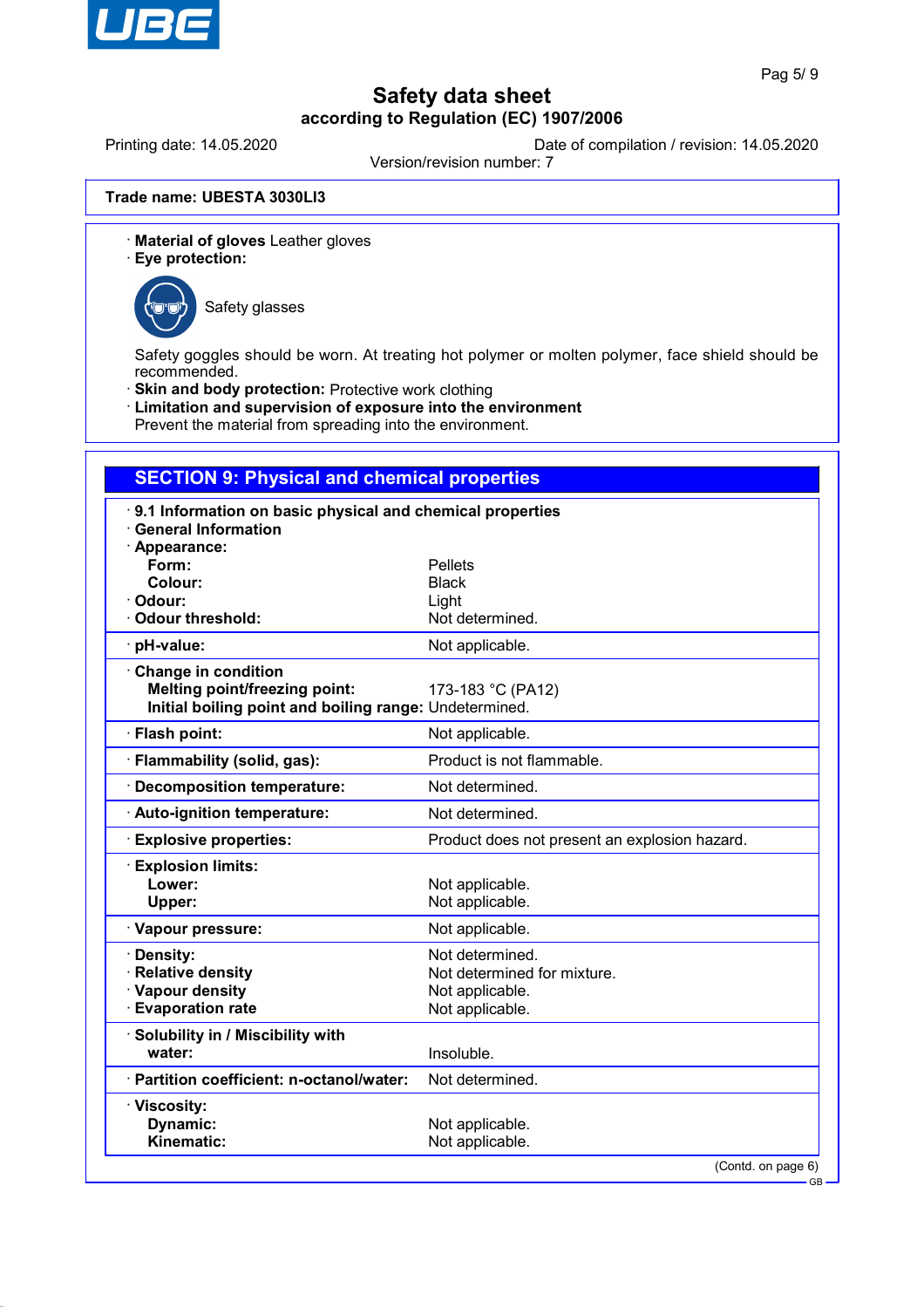

Printing date: 14.05.2020 Date of compilation / revision: 14.05.2020

Version/revision number: 7

**Trade name: UBESTA 3030LI3**

- · **Solvent content:**
- 

**VOC (EC)** 0.00 %<br>**9.2 Other information** 1.9.2 No further information

No further relevant information available.

## **SECTION 10: Stability and reactivity**

- · **10.1 Reactivity** Stable under ordinary conditions of use and storage.
- · **10.2 Chemical stability**
- Stable at environment temperature.
- The product is stable if stored and handled as prescribed/indicated
- · **Thermal decomposition / conditions to be avoided:**
- No decomposition if used according to specifications.
- · **10.3 Possibility of hazardous reactions**
- No hazardous reactions if stored and handled as prescribed/indicated.
- · **10.4 Conditions to avoid** Avoid heat, flames, sparks and other sources of ignition.
- Avoid high temperature
- · **10.5 Incompatible materials:** Oxidizing agents, acids, bases and reactive agents.
- · **10.6 Hazardous decomposition products:** Carbon monoxide and carbon dioxide
- Hydrogen cyanide (prussic acid) Ammonia

# **SECTION 11: Toxicological information**

### · **11.1 Information on toxicological effects**

· **Acute toxicity** Based on available data, the classification criteria are not met.

## · **LD/LC50 values relevant for classification:**

### **108-31-6 maleic anhydride**

Oral LD50 1,090 mg/kg (rat)

Dermal LD50 2,620 mg/kg (rabbit)

## · **Primary irritant effect:**

- · **Skin corrosion/irritation** Not classified (Lack of data)
- · **Serious eye damage/irritation** Not classified (Lack of data)
- · **Respiratory or skin sensitisation**
- Not classified (Lack of data)

May cause an allergic skin reaction.

- · **Other information (about experimental toxicology):**
- Aspiration hazard: No further relevant information available.
- · **CMR effects (carcinogenity, mutagenicity and toxicity for reproduction)** No further relevant information available.
- · **Germ cell mutagenicity** Based on available data, the classification criteria are not met.
- · **Carcinogenicity** Based on available data, the classification criteria are not met.
- · **Reproductive toxicity** Based on available data, the classification criteria are not met.
- · **STOT-single exposure** Based on available data, the classification criteria are not met.
- · **STOT-repeated exposure** Based on available data, the classification criteria are not met.
- · **Aspiration hazard** Based on available data, the classification criteria are not met.

(Contd. on page 7)

GB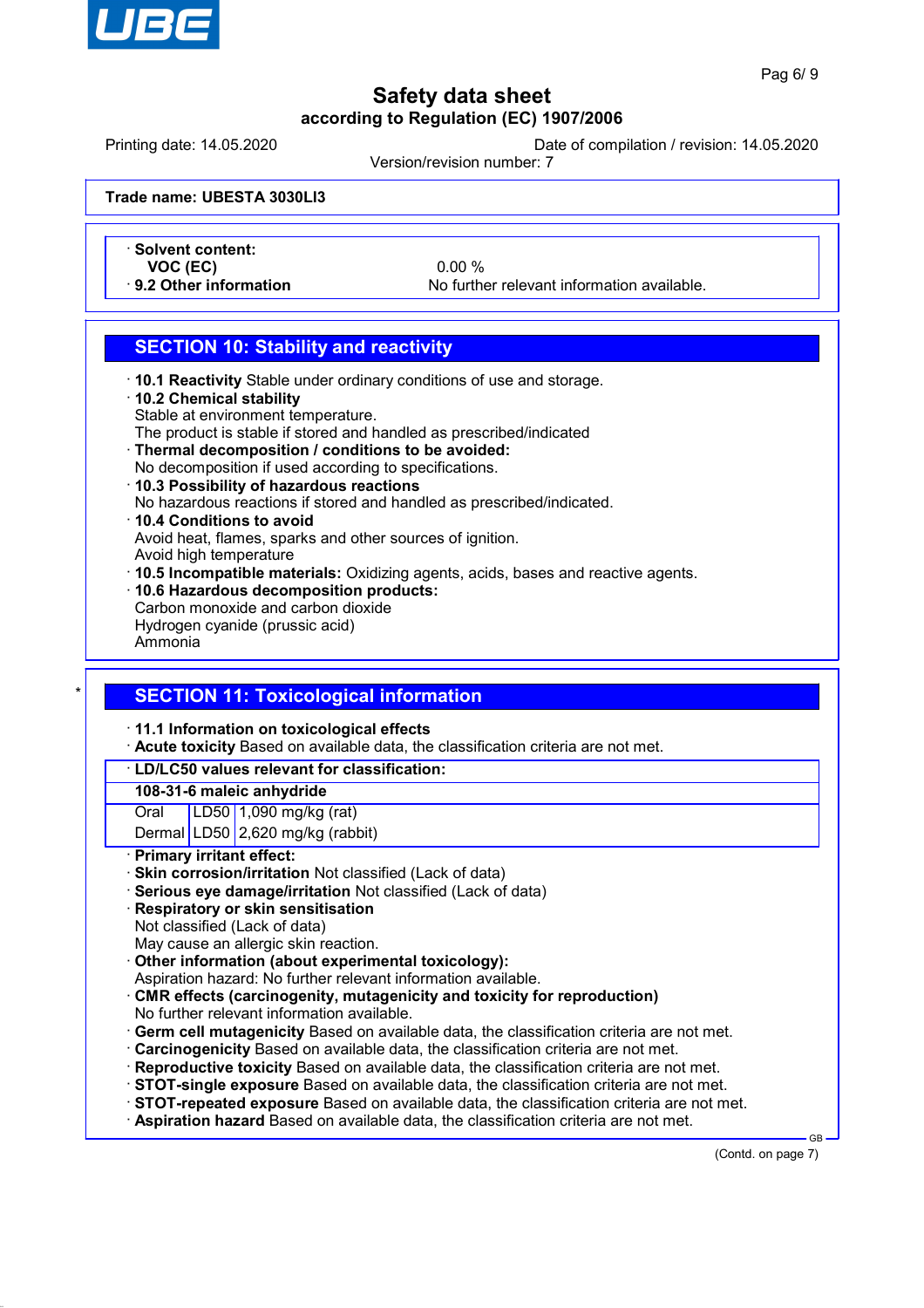

Printing date: 14.05.2020 Date of compilation / revision: 14.05.2020

Version/revision number: 7

**Trade name: UBESTA 3030LI3**

## **SECTION 12: Ecological information**

- · **12.1 Toxicity**
- · **Aquatic toxicity:** No further relevant information available.
- · **12.2 Persistence and degradability** No further relevant information available.
- · **12.3 Bioaccumulative potential** No further relevant information available.
- · **12.4 Mobility in soil** No further relevant information available.
- · **12.5 Results of PBT and vPvB assessment**
- · **PBT:** Not applicable.
- · **vPvB:** Not applicable.

· **12.6 Other adverse effects** No further relevant information available.

## **SECTION 13: Disposal considerations**

· **13.1 Waste treatment methods**

· **Recommendation**

Chemical residues generally count as special waste

Must not be disposed together with household garbage. Do not allow product to reach sewage system.

Disposal must be made according to official regulations.

- · **Uncleaned packaging:**
- · **Recommendation:**

Packaging may contain residues of the product and should be treated accordingly. Disposal must be made according to official regulations.

## **SECTION 14: Transport information**

| $\cdot$ 14.1 UN-Number<br>· ADR, ADN, IMDG, IATA | The substance is not classified under transport<br>regulations<br>Not applicable |  |
|--------------------------------------------------|----------------------------------------------------------------------------------|--|
|                                                  |                                                                                  |  |
| $\cdot$ 14.2 UN proper shipping name             | The substance is not classified under transport<br>regulations                   |  |
| · ADR, ADN, IMDG, IATA                           | Not applicable                                                                   |  |
| 14.3 Transport hazard class(es)                  | The substance is not classified under transport<br>regulations                   |  |
| · ADR, ADN, IMDG, IATA                           |                                                                                  |  |
| · Class                                          | Not applicable                                                                   |  |
| ⋅ 14.4 Packing group                             | The substance is not classified under transport<br>regulations                   |  |
| · ADR, IMDG, IATA                                | Not applicable                                                                   |  |
| $\cdot$ 14.5 Environmental hazards:              |                                                                                  |  |
| · Marine pollutant:                              | No.                                                                              |  |
| 14.6 Special precautions for user                | Not applicable.                                                                  |  |
| 14.7 Transport in bulk according to Annex II     |                                                                                  |  |
| of Marpol and the IBC Code                       | Not applicable.                                                                  |  |
|                                                  | (Contd. on page 8)                                                               |  |
|                                                  |                                                                                  |  |

GB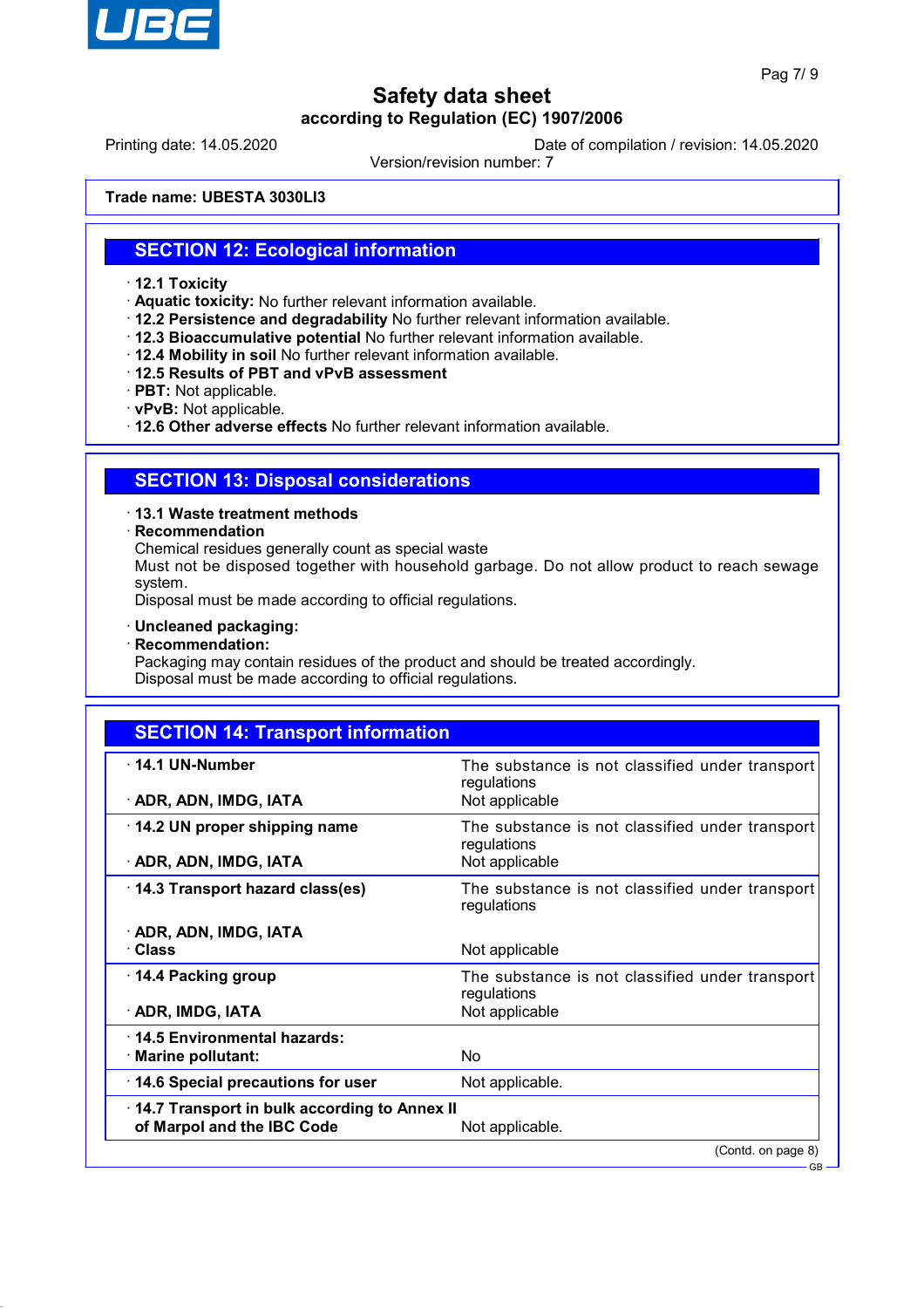

Printing date: 14.05.2020 Date of compilation / revision: 14.05.2020

Version/revision number: 7

### **Trade name: UBESTA 3030LI3**

**UN "Model Regulation":** Not applicable

## **SECTION 15: Regulatory information**

- · **15.1 Safety, health and environmental regulations/legislation specific for the substance or mixture**
- · **National regulations:**
- · **Other regulations, limitations and prohibitive regulations**
- · **Substances of very high concern (SVHC) according to REACH, Article 57** Product does not contain SVHCs.
- · **15.2 Chemical safety assessment:** A Chemical Safety Assessment has not been carried out.

## **SECTION 16: Other information**

This information is based on our present knowledge. However, this shall not constitute a guarantee for any specific product features and shall not establish a legally valid contractual relationship.

### · **Relevant phrases**

H302 Harmful if swallowed.

H314 Causes severe skin burns and eye damage.

- H317 May cause an allergic skin reaction.
- H318 Causes serious eye damage.
- H334 May cause allergy or asthma symptoms or breathing difficulties if inhaled.

H372 Causes damage to organs through prolonged or repeated exposure.

### · **Training hints**

Specific training of workers to comply with the requirements specified in the Safety Data Sheet is required.

- · **Department issuing SDS:** Product Liability group
- · **Contact:** Contact with business unit for any issue related to the safety data sheet

### · **Abbreviations and acronyms:**

ADR: Accord européen sur le transport des marchandises dangereuses par Route (European Agreement concerning the International Carriage of Dangerous Goods by Road) IMDG: International Maritime Code for Dangerous Goods

IATA: International Air Transport Association GHS: Globally Harmonised System of Classification and Labelling of Chemicals

EINECS: European Inventory of Existing Commercial Chemical Substances

ELINCS: European List of Notified Chemical Substances

CAS: Chemical Abstracts Service (division of the American Chemical Society)

- VOC: Volatile Organic Compounds (USA, EU)
- LC50: Lethal concentration, 50 percent
- LD50: Lethal dose, 50 percent
- PBT: Persistent, Bioaccumulative and Toxic
- SVHC: Substances of Very High Concern
- vPvB: very Persistent and very Bioaccumulative
- Acute Tox. 4: Acute toxicity oral Category 4
- Skin Corr. 1B: Skin corrosion/irritation Category 1B
- Eye Dam. 1: Serious eye damage/eye irritation Category 1

Resp. Sens. 1: Respiratory sensitisation – Category 1 Skin Sens. 1: Skin sensitisation – Category 1

Skin Sens. 1A: Skin sensitisation – Category 1A

STOT RE 1: Specific target organ toxicity (repeated exposure) – Category 1

### · **\* Data compared to the previous version altered.**

Section 2: Clasification update.

Section 3: Updating of the dangerousness of the components.

(Contd. on page 9)

GB